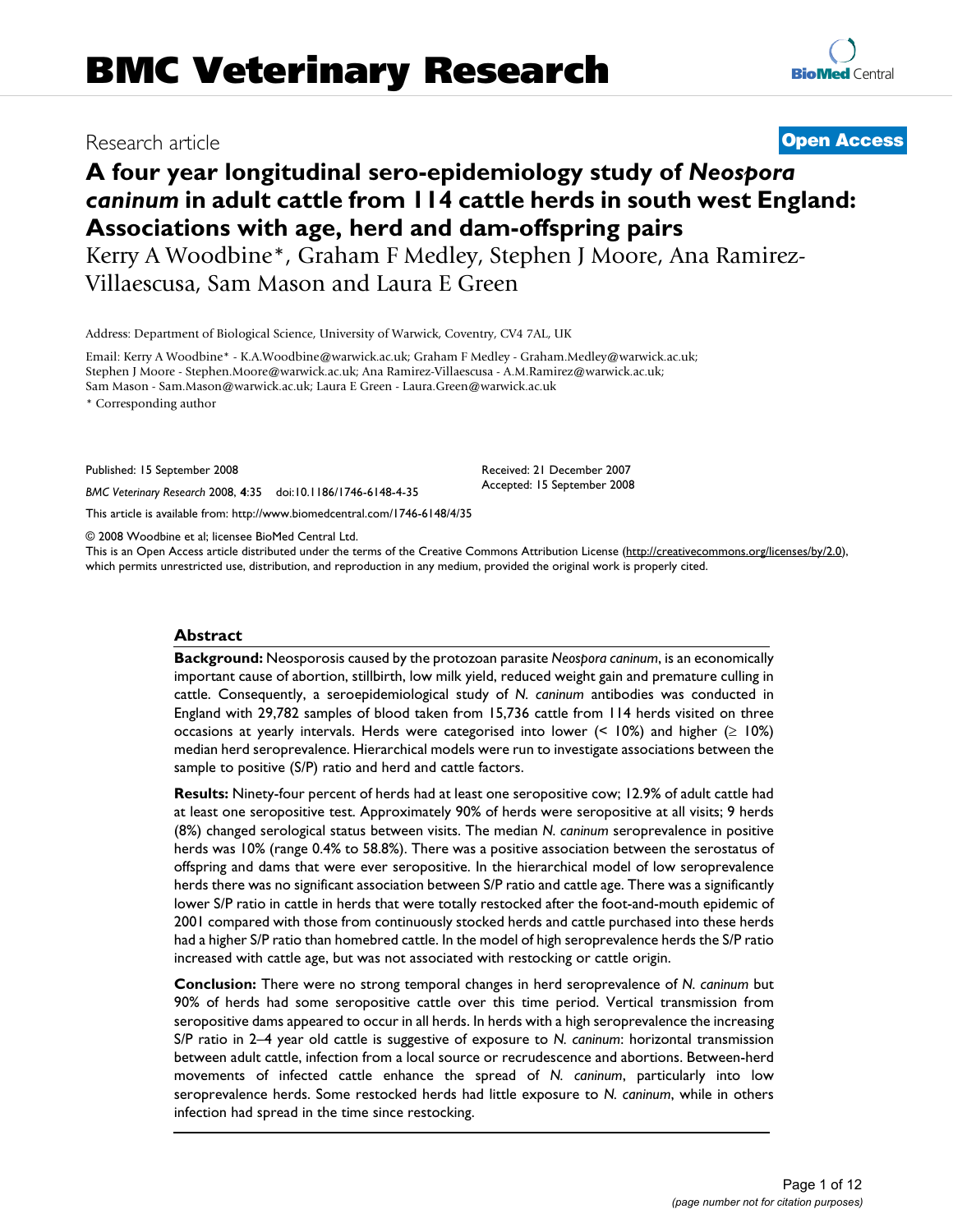# **Background**

*Neospora caninum* is an apicomplexan protozoan parasite that has a worldwide distribution. In the UK, approximately 12.5% of all cattle abortions were attributed *N. caninum* in 1997 [1]. Neosporosis also causes stillbirths, low milk yield [2], reduced weight gain [3] and premature culling [[4](#page-10-0),[5](#page-10-1)] and is therefore responsible for considerable economic loss [6].

Dogs [7] and coyotes [8] are recognised as definitive hosts for *N. caninum*, while cattle and several other species, such as, deer, horses, water buffalo, goats and sheep act as possible intermediate hosts [9,10]. The *N. caninum* two-host life cycle has three infectious stages: sporozoites in oocysts, rapidly developing tachyzoites, and bradyzoites in tissue cysts. Unsporulated oocysts are excreted in the faeces of the definitive host and sporulated oocysts are ingested by intermediate hosts in contaminated food, water or soil. Sporozoites are then released and differentiate to tachyzoites then to bradyzoites which form tissue cysts. The definitive host acquires infection by ingesting tissue containing these cysts.

Cattle and definitive hosts can be infected by vertical transmission when tachyzoites cross the placenta and infect the foetus [11]. This can occur in consecutive pregnancies and so infection can persist through many generations [12-14]. Vertical transmission is considered the predominant route of transmission in cattle [15-17], with an efficacy of up to 95.2% in chronically infected cows [18]. However, for *N. caninum* to be introduced into, and persist in, a susceptible population, an infected cow must be introduced and subsequently transmit infection to her daughters vertically and to other cattle in the population horizontally, possibly via the definitive host [19]. There are several reports of horizontal transmission of *N. caninum* [18,20,16], and in one study the probability that horizontal transmission increased as herd seroprevalence increased was reported [21].

The percentage of seropositive cattle within herds varies by country, region and herd, and depends in part on the type of serological test performed and the test cut-off used [22]. In one study, 17.1% of 4,295 cattle from 14 British dairy herds were seropositive with a herd-specific prevalence ranging from 7.3% to 44.8% [\[23](#page-11-0)]. In these 14 herds there was no association between seroprevalence and herd size or cattle age. The seroprevalence of *N. caninum* in 418 dairy cows that calved normally was 6% (95% CI, 4% – 8%) compared with 18% in 633 recently-aborted cattle  $(95\% \text{ CI}, 15\% - 21\%)$  [1]. In similar case control studies in Northern Ireland and Scotland, the seroprevalence of *N. caninum* in cows that calved normally were 3% and 1%, and in cows that aborted the seroprevalences were 12.6% and 9% respectively [24,25].

In a large-scale inter-country study using in-house and commercial ELISA kits, *N. caninum* was present in 16%, 49%, 63% and 76% of dairy herds in Sweden, Germany, Spain and the Netherlands respectively. The prevalence of seropositive suckler herds was 41% in Germany, 46% in Spain, and 61% in the Netherlands. Cattle seroprevalence within herds ranged from 0.5% in Sweden to 16.2% in Spain [26].

There is no known method for control of neosporosis. A licensed vaccine to prevent *N. caninum* abortion in cattle is not available in the UK. Current advice for control of neosporosis is therefore based on improving farm management practices. This includes avoiding exposure of cattle to dog faeces, prompt removal of aborted foetuses and dead calves, culling of cows that repeatedly abort and quarantine and testing of replacement cattle [27,28].

In this paper we present the patterns and temporal changes *N. caninum* antibodies from a 4-year cohort study of 15,736 cattle in 114 English cattle herds, and the associations between the continuous outcome the sample to positive (S/P) ratio and cattle age, whether purchased or homebred and mean herd seroprevalence.

# **Methods**

#### *Source of data Farms*

The data used in this study came from a 4-year cohort study of 114 cattle (dairy and suckler) herds in south west England that took place from 2002 – 2006. All farms were situated in areas within the Randomised Badger Culling Trial (RBCT) that was conducted in England from 1998 – 2005 [29] and in an area where some herds were restocked (i.e. completely depopulated and subsequently restocked) after the 2001 foot-and-mouth disease (FMD) epidemic [30]. The farms in this study were a convenience selected sub-sample of those in the RBCT. They were cattle herds with breeding cattle that could be sampled on up to 3 occasions, with farmers that permitted samples of blood to be taken from their cattle.

# *Serum samples*

Up to three routine visits were made to each farm, approximately one year apart, to collect samples of blood. Samples (up to 10 ml) were collected under Home Office licence (that is, sample collection was authorised under the Animals in Scientific Procedures legislation) from all accessible cattle  $\geq 2$  years of age. A subset of herds (n = 15) were re-visited a fourth time and blood samples were taken from cattle of all ages. These herds were re-visited either to re-test individual cattle to confirm whether they were persistently infected (PI) with bovine viral diarrhoea virus (BVDV) or to sample the whole herd (including young stock) after a BVDV PI had been detected in the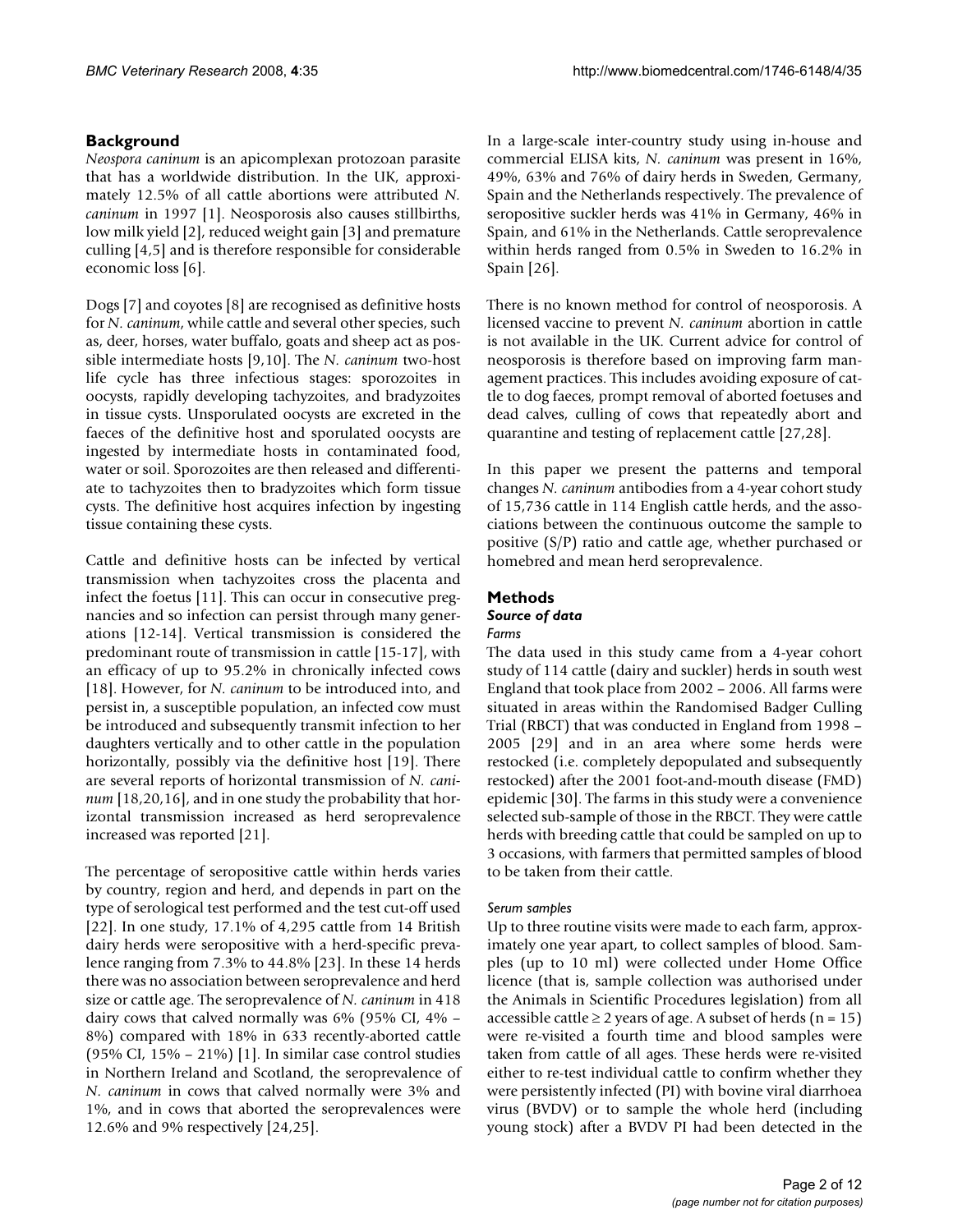adult herd. It is worth noting that additional visits took place to confirm BVDV, not *N. caninum* status. Four herds had a whole herd test instead of a routine third visit because a BVDV antigen positive sample was detected before this third visit. Blood samples were centrifuged at the University of Warwick at 3220 g for 15 minutes and serum was removed, frozen and stored at -20°C until they were analysed.

# *Questionnaire*

Farmers were interviewed between 17th June 2003 and the end of February 2004 using a questionnaire that comprised primarily closed and semi-closed questions to obtain information about clinical *N. caninum* disease (including abortion rates and if the veterinarian had diagnosed Neosporosis). Participation in the questionnaire was > 95%.

# *Matching data with external databases*

Cattle ear tag or freeze brand numbers were recorded during each visit; when a freeze brand was taken the farmer provided a list linking the freeze brand and ear tag. The ear tag was matched with information from the Cattle Tracing System (CTS). Less than one percent (371) of ear tag numbers could not be matched with the CTS data. Ninety percent of these cases were because the same identifier had been recorded twice; other errors were that the cattle did not have a freeze brand or ear tag. The ear tag number also linked to the British Cattle Movement Service (BCMS) database where data on date of birth, origin (whether it was homebred or purchased), breed, dam and sex were sourced. From 2001 it became compulsory to record all cattle birth dates. Herd size was estimated from the cattle tuberculosis testing data (VetNet database).

Laboratory results, questionnaire data and external data were entered into a relational database (PostgreSQL, PostgreSQL Global Development Group) using Microsoft Access (Microsoft Corp. US) as a front end. All data were checked for errors and data were re-entered where errors were detected.

# *Serological test and interpretation*

All enzyme linked immunosorbent assay (ELISA) testing was done at the University of Warwick, England. The HerdChek Anti-*Neospora caninum* antibody kit (IDEXX), an ELISA for the detection of antibody against *N. caninum*, was used to test serum for presence of *N. caninum* antibody. The tests were performed according to the kit instructions. An internal quality control sample was included on every plate to control for batch to batch variation. All samples were run in duplicate.

Positive samples were re-tested when the duplicates were more than 0.25 optical density (OD) units apart or when

the OD units of the positive controls were more than 0.2 OD units apart. The sensitivity and specificity of this serological assay has been reported to be 100% (95% CI, 100.0% – 100.0%) and 99.7% (95% CI, 99.1% – 100.0%) respectively [31], and 93% and 94% respectively [22]. The level of antibodies to *N. caninum* was expressed as the sample to positive control (S/P) ratio using the calculation:

$$
S/P = \frac{OD Sample - ODNegativeControl}{OD PositiveControl - OD NegativeControl}
$$

A sample was positive when the S/P ratio  $\geq$  0.5 and negative when the  $S/P$  ratio < 0.5. The  $S/P$  ratio took the values -0.29 to 6.27.

# *Datasets used*

Two datasets were used. Dataset A (29,782 samples, 15,736 cattle, 114 herds) with all serological results for all cattle from all visits, and Dataset B (26,437 samples, 13,942 cattle, 114 herds) with serological results from cattle ≥ 2 years of age from the three planned herd visits and from the four whole herd visits that replaced the third visit. Hence, Dataset B is a subset of Dataset A.

# *Outcome variables*

A herd was defined as seropositive when at least one cow in the herd tested positive to *N. caninum* on one occasion.

A cow was defined as *N. caninum* seropositive when at least one of its samples was positive.

The herd seroprevalence of *N. caninum* was calculated from the number of seropositive cattle divided by the total number of cattle tested at the visit.

The median herd seroprevalence was 10%. Herds were divided at the median into < 10%, (n = 60 herds) and  $\ge$ 10%, (n = 54) seroprevalence based on their mean herd seroprevalence from the routine visits.

The S/P ratio was used as the continuous outcome measure when modelling antibody levels (rather than the dichotomous seroprevalence).

# *Statistical analysis*

Data were screened using univariate analysis and then multilevel models were developed using the continuous outcome variable S/P ratio [32]. Dataset B was used to avoid any potential bias from the non-routine visits. Two multilevel models were run, one using herds with a seroprevalence of < 10% and another using herds with a seroprevalence  $\geq 10\%$ . There were three hierarchical levels in the models: routine visits (level 1), clustered by cattle (level 2), and herd (level 3) to control for clustering at the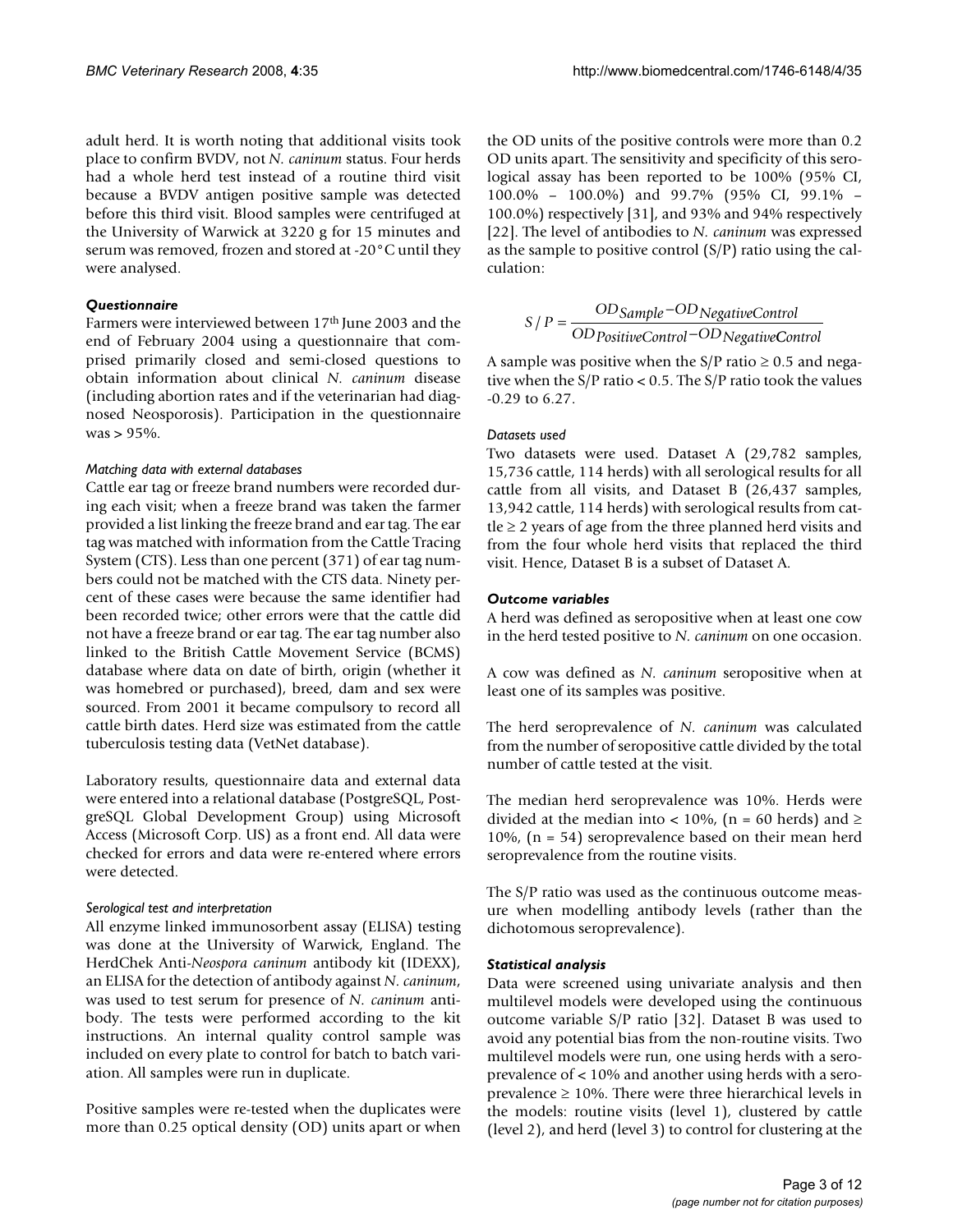cow and herd levels. The multivariable model was built using both manual forward selection and backwards elimination. Variables with a p-value of < 0.20 in the univariate analysis were tested in the final models. Univariate variables were run including all cattle in Dataset B and excluding cattle with missing data. All analyses were done using MLwiN (version 2.1, Centre for Multilevel Modelling, London, UK).

Each model took the form:

$$
S/P_{ijk} = \beta X_0 + \beta X_k + \beta X_{jk} + \beta X_{ijk} + v_k + u_{jk} + e_{ijk}
$$

where  $S/P_{ijk}$  is the value of the outcome of the *i*th visit (sample) from the *j*th cow in the *k*th herd.  $\beta X_0$  is the intercept, β*X* is a series of vectors of fixed effects varying at herd (*k*), cattle (*jk*) and visit (*ijk*),  $v_k + u_{ik}$  are the variances at the herd and cattle levels respectively, and *eijk* is the residual variance. The adequacy of the final model and the assumption of normality were inspected by plotting the residuals in ascending order with their 95% confidence limit [32]. All explanatory variables were compared for correlations by chi-squared analysis. The models were rerun as logistic binomial models with the outcome seropositive or seronegative, to compare significant variables.

#### *The explanatory variables*

The fixed effects in Table 1 were tested in the multivariable model. The variables triplet code (i.e. what form of badger control was applied on that farm during the RBCT), restocking status and farm location were forced into the model because they formed part of the study design.

# **Results**

#### *Descriptive statistics*

*Study population*

There were 107 herds (93.9%, 95% CI, 92.3% – 95.5%) with at least one *N. caninum* seropositive cow on one occasion (Table 2). Three herds were positive at the first and third visits but negative at the second visit, three herds were positive at the first but negative at the second and third visit, two herds were negative at the first visit but positive at the second and third visit and one herd was positive at the first and second visits but negative at the third visit. Twenty-seven percent (31/114) of herds had a mean *N. caninum* seroprevalence between 5 and 10%, and 2.6% (3/114) of herds had a mean *N. caninum* seroprevalence of greater than 40%. These were 2 suckler herds and 1 dairy herd which were not depopulated after the FMD and were all situated in Gloucestershire. All three herds had a mean herd size > 100 cattle during the study period, with 32 to 55 cattle sampled at each visit, and had no unusual cattle age structure (i.e. herds did not consist of all old or young cattle). From the data obtained these herds did not differ greatly from the other herds in the study. For example, there was no statistical difference between the median herd size for these herds and the other herds (*U* = 182.5; *P* < 0.05, Mann-Whitney *U*-test). Approximately 12.9% cattle tested positive at least once. A total of 12,139 cattle (87.1%, 95% CI, 86.6% – 87.6%) were always test negative, and 1,127 (8.1%, 95% CI, 7.6% – 8.6%) were always test positive. A total of 676 cattle (4.8%) had different test results on two occasions: 213 cattle tested positive and then negative and 338 cattle tested negative then positive. 0.9% of cattle (125 cattle) changed serological status twice: 19 cattle tested seropositive, seronegative then seropositive and 106 cattle tested seronegative, seropositive and then seronegative.

If the 99.7% specificity of the kit is taken into account, there were in total 3,089 positive results during the whole of the study, approximately 9 cattle tests during the study were false positives, and if 94% specificity [22] estimate is used there would be 185 false positive cattle tests.

| Table 1: Definitions for explanatory variables tested in the hierarchical model. |  |  |  |  |  |
|----------------------------------------------------------------------------------|--|--|--|--|--|
|----------------------------------------------------------------------------------|--|--|--|--|--|

| Explanatory variable                  | Variable defined                                                                                                     |
|---------------------------------------|----------------------------------------------------------------------------------------------------------------------|
| Triplet code                          | Treatment in the Random Badger Culling Trial (RBCT) (Bourne et al., 2007)                                            |
|                                       | Proactive – all badgers culled                                                                                       |
|                                       | Reactive - badgers culled in response to tuberculosis herd breakdown                                                 |
|                                       | Survey - no badgers culled                                                                                           |
| FMD restocked or continuously stocked | Herd was totally depopulated or herd was not totally depopulated in 2001 due to the foot-and-mouth<br>(FMD) epidemic |
| Geographical area                     | Farm location                                                                                                        |
|                                       | Area A – (Gloucestershire Herefordshire/Worcestershire)                                                              |
|                                       | Area B - (North East Devon South Somerset)                                                                           |
|                                       | Area C – (North West Devon North East Cornwall)                                                                      |
| Log (mean herd size)                  | The log mean number of cattle present in the herd during study period logged from the VetNet database                |
| Cattle sex                            | Cattle were female or male taken from the British Cattle Movement System                                             |
| Origin of replacement cattle          | Homebred (tested in natal herd) Purchased (tested in different from natal herd)                                      |
| Mean herd N caninum seroprevalence    | Lower or higher than the overall median herd N caninum seroprevalence of 10%                                         |
| Cattle age (years)                    | In yearly intervals from 2 years to 10+ years old                                                                    |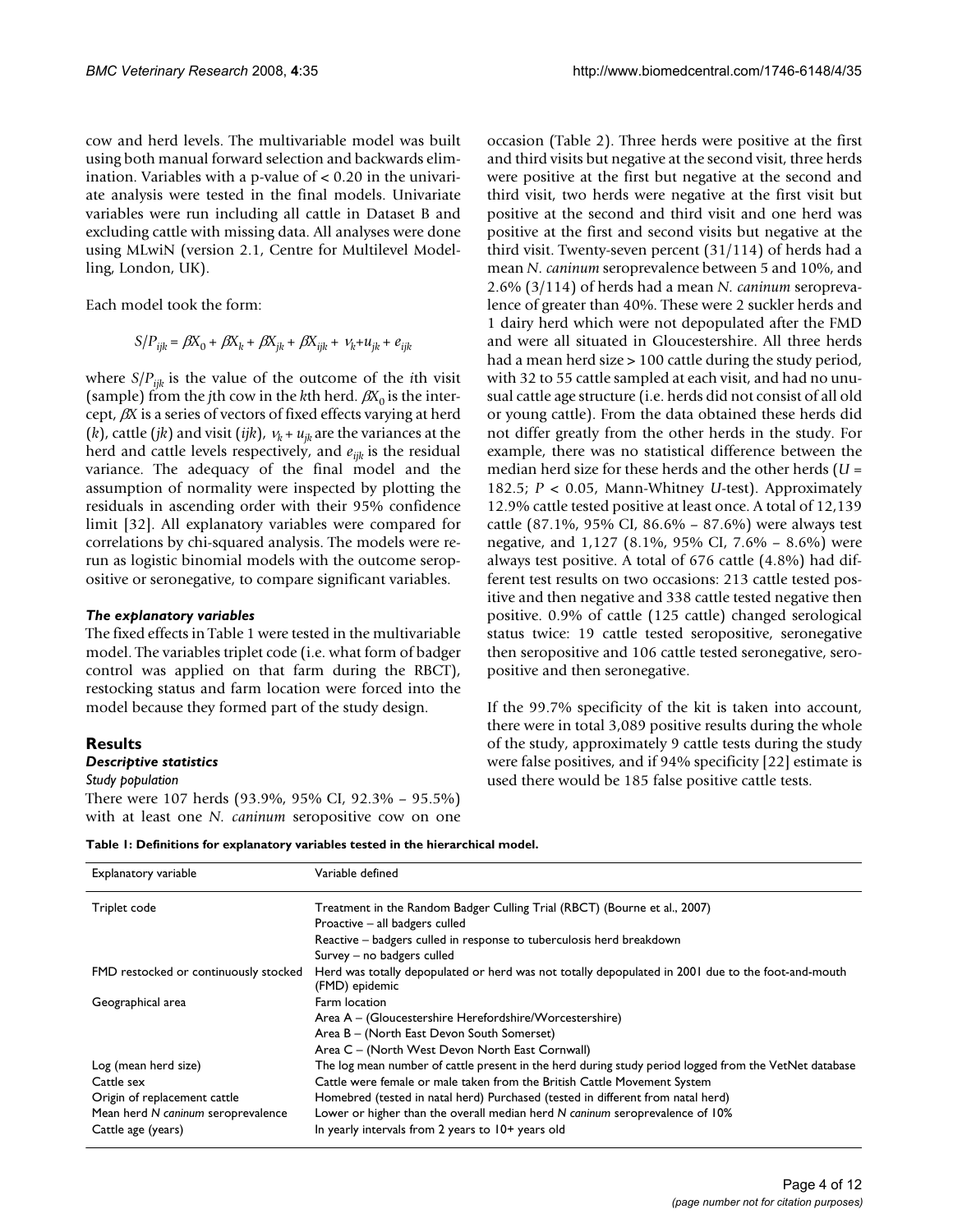| Table 2: Number and percentage N caninum seropositive cattle and herds by visit types and the herd N caninum seroprevalence for the    |  |
|----------------------------------------------------------------------------------------------------------------------------------------|--|
| positive herds (Dataset B – 26,437 samples, 13,942 cattle, 114 herds, only cattle ≥ 2 years old for regular visits in the 4-year study |  |
| period).                                                                                                                               |  |

| <b>Visit</b><br>identification       | Herds<br>Cattle |         |       |                          |      | Within herd N, caninum seroprevalence for the positive herds<br>only |        |              |                           |                           |  |
|--------------------------------------|-----------------|---------|-------|--------------------------|------|----------------------------------------------------------------------|--------|--------------|---------------------------|---------------------------|--|
|                                      | No. tested      | No. pos |       | % pos No. tested No. pos |      | $\%$ pos                                                             | Median | Range        | 25 <sup>th</sup> quartile | 75 <sup>th</sup> quartile |  |
| I <sup>st</sup> routine visit        | l 14            | 104     | 91.2  | 9963                     | 1027 | 10.3                                                                 | 10.2   | $0.8 - 52.7$ | 7.3                       | 14.3                      |  |
| 2 <sup>nd</sup> routine visit        | 102             | 91      | 89.2  | 8979                     | 941  | 10.5                                                                 | 9.6    | $0.4 - 58.8$ | 5.8                       | 16.8                      |  |
| 3 <sup>rd</sup> routine visit        | 96              | 87      | 90.6  | 8580                     | 784  | 9.1                                                                  | 8.7    | $0.7 - 58.5$ | 5.3                       | 15.2                      |  |
| 3rd routine with<br>whole herd visit | 4               | 4       | 100.0 | 1135                     | 139  | 12.2                                                                 | 18.8   | $5.6 - 27.3$ | 14.2                      | 23.6                      |  |
| Overall                              | ۱۱4             | 107     | 93.9  | 15736                    | 2039 | 12.9                                                                 |        |              |                           |                           |  |

There were 9963, 8979 and 8580 samples respectively from the 114 herds visited once, 102 visited twice and 96 visited three times. An additional 1,135 samples were collected when four whole herd visits replaced the routine third visit (i.e. extra samples taken from young stock < 2 years).

The mean herd size ranged from 3 to 847, and the number of adult cattle sampled at each routine visit ranged from 2 to 578. The average herd size was highly correlated with the number of adult cattle sampled. There was no association between herd size or the number of adult cattle sampled and the herd seroprevalence to *N. caninum*.

For 3,907 (24.8%) cattle there were no data on their origin because they were born before 2001. In the 11,181 cattle with data, a crude analysis indicated that purchased cattle were more likely to be *N. caninum* antibody seropositive (9.3%) than homebred cattle (6.5%). The trend was for the mean *N. caninum* S/P ratio to increase with time from purchase in cattle purchased into herds with a mean *N. caninum* seroprevalence  $\geq 10\%$  (0.36 for cattle that have been in herd less than a year to 0.58 for cattle that have been in herd for 4–5 years). However, herds with a mean *N. caninum* seroprevalence < 10% remained relatively constant (0.22 for cattle that have been in herd less than a year to 0.20 for cattle that have been in herd for 4–5 years).

Two (1.8%) herds had clinical signs of abortion, possibly attributable to neosporosis according to the farmer. The mean herd seroprevalences for these two herds were 29.3% and 10.8% respectively. A further fourteen farmers (12.7%) reported abortion in their cattle but the cause was not defined by the farmers. The mean herd seroprevalence for *N. caninum* for the 14 herds with reported cattle abortions was 9.1% (range: 2.6 – 20.0).

#### *Horizontal transmission – case studies of individual herds*

In two herds (Figures 1a and 1b) a large proportion of cattle seroconverted between the first and second visits. This was unique for these two herds. In both cases, there were a small proportion of positive cattle at the first visit and an increased proportion by the second visit. For the first of these herds (Figure 1a) the pattern did not change between the second and third visit. These two herds were

chosen because of the clear change in pattern between visits, and differences seen between the herds not because they had clinical disease.

#### *Dam-offspring interactions (vertical transmission)*

Offspring from dams that were *N. caninum* seropositive before calving were statistically more likely to be *N. caninum* seropositive than those born to dams negative during pregnancy (*T* = 2, *P* < 0.05, Wilcoxon's test for matched pairs). There was a trend for offspring from dams that were always *N. caninum* seropositive were also more likely to be *N. caninum* seropositive whatever the herd seroprevalence (Figure 2).

There was also a trend that offspring born to seropositive dams were more likely to be seropositive as age at sampling increased, especially after 4 years of age (Figure 2). This was also observed in offspring born to seronegative dams in herds with a mean herd *N. caninum* seroprevalence  $\geq$  10% but not for offspring born to seronegative dams in herds with a mean seroprevalence < 10%. There was also a significant statistical difference between the median *N. caninum* S/P ratio in all calves born from dams  $\leq$  5 years of age compared with those born to dams > 5 years of age regardless of herd seroprevalence or dam status  $(T = 8, P < 0.05,$  Wilcoxon's test for matched pairs), with the calves born from dams > 5 years of age having a higher median S/P ratio.

Using Dataset B, the mean S/P ratio were visually (but not significantly) lower during the first five months of pregnancy (first trimester) then rose during late pregnancy in dams that were seropositive before calving. This pattern was not observed in pregnant dams that were seronegative to *N. caninum* before calving.

*Age-related* N. caninum *seroprevalence and seroconversion* In herds with a mean *N. caninum* seroprevalence ≥ 10%, there was an increase in seroprevalence between 2 and 4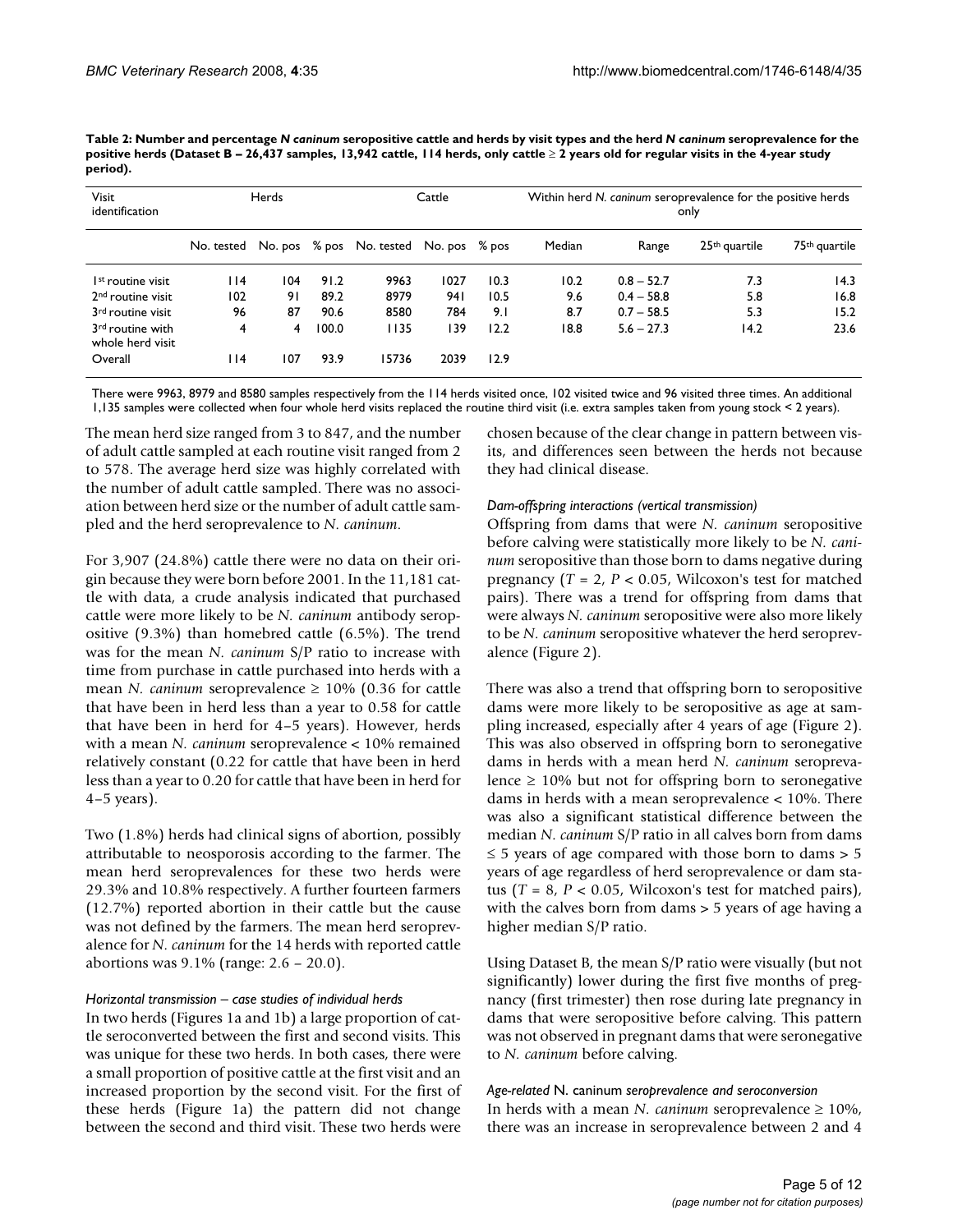

# **Figure 1** S/P ratio against one and visit two figures (positivity ramps) for two different herds in the study that had an outbreak  $\alpha$

*N. caninum* **S/P ratio against proportion of samples (positivity ramps) for two different herds in the study that had an outbreak between visit one and visit two.** Black crosses and line represents first routine visit black circles and line represents second routine visit and the black line represents the third routine visit for each herd (Dataset B - 26,437 samples, 13,942 cattle, 114 herds, only cattle  $\geq 2$  years old for regular visits in the 4-year study period).

years of age. The seroprevalence of antibodies against *N. caninum* did not increase with age in herds with a mean *N. caninum* seroprevalence < 10%, where there was a constant seroprevalence of approximately 5% (Figure 3). In total, there were 235 cattle which had tested positive when > 3 years of age that had been sampled when  $\leq$  3 years of age. Of these, 84 cattle always tested negative until they were > 3 years of age, indicating possible horizontal transmission, rather than recrudescence. A further 25 of the 235 cattle tested both negative and positive, and 126 cattle always tested positive when  $\leq$  3 years of age.

# *Univariate analysis*

Results from the univariate analysis are presented in Table 3. Farm location, age and purchased cattle were significantly related to the S/P ratio. Cattle origin contained the majority of missing data, when all cattle with missing data were excluded from the univariate analysis there was no evidence that the missing data was related to any of the remaining variables, therefore was random for the outcome.

#### *Multivariable modelling*

There were 13,595 samples (level 1), from 6,952 cattle (level 2) in 57 herds (level 3) included in the model of herds with seroprevalence  $\langle 10\% \rangle$ . There was a significantly lower mean S/P ratio in cattle in restocked herds than in continuously stocked herds, and purchased cattle had a significantly higher S/P ratio than homebred cattle (Table 4). There were no significant correlations between explanatory variables.

There were 10,102 samples (level 1), from 4,240 cattle (level 2) in 52 herds (level 3) included in the final model which included herds with a seroprevalence  $\geq 10\%$ . There was a significant difference in mean S/P ratio between two year old cattle and all ages above four years (Table 5).

The greatest unexplained variance in S/P ratios in the final multi-level models for low seroprevalence herds was between cattle (Tables 4 and 5) but all three levels were significant, indicating unexplained variation.

There were two and eight herds that did not have confidence intervals including zero in the model for seroprevalence of  $\lt$  10% and  $\ge$  10% respectively in the model fit. Therefore there was a minor violation of the assumption of normality of error terms. These herds departed from the overall average line predicted by the fixed parameters in the final model. However, the removal of any herd, cattle, or sample from the models did not affect the overall interpretation of the results. Three of the four farms with high herd level residuals had a mean seroprevalence > 40% and have been previously discussed. The other herd that also had a relatively high mean seroprevalence (29%) was a dairy herd that continuously stocked through FMD and had an average herd size of 148 cattle.

When the outcome was considered as a binary variable (seropositive/seronegative) and mixed effects logistic binomial regression models were run, the same variables were significant in both models.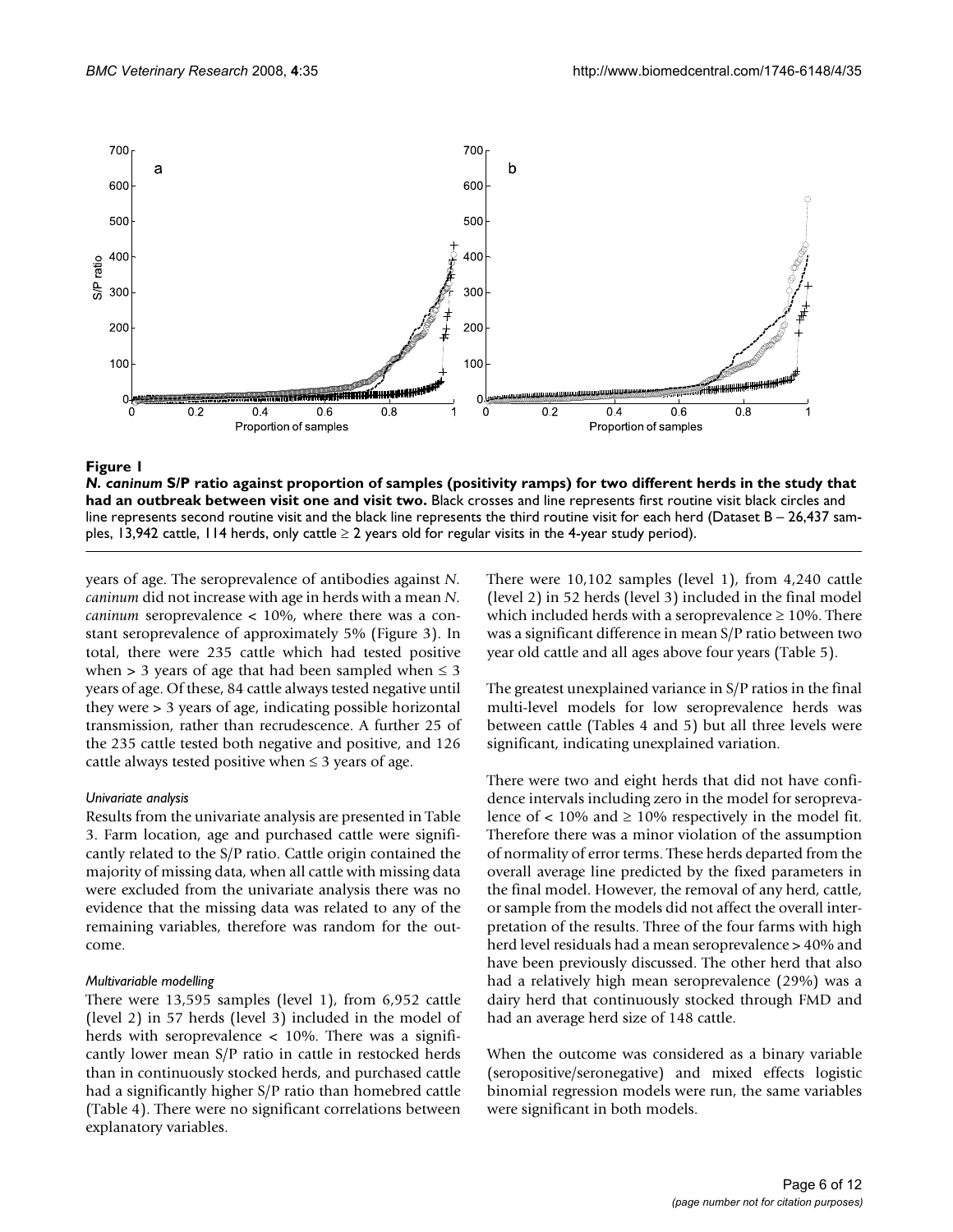

# Figure 2 and 2008 and 2008 and 2008 and 2008 and 2008 and 2008 and 2008 and 2008 and 2008 and 2008 and 2008 an

**The proportion of offspring** *N. caninum* **seropositive by age at testing, dam** *N. caninum* **status and herd mean seroprevalence < 10% or** ≥ **10%, 95% confidence intervals included (Dataset A – 29,782 samples, 15,736 cattle, 114 herds, all cattle for the whole 4-year study period).** Squares represent dam always positive in herd with mean seroprevalence ≥ 10%, crosses represent dam always positive in herd with mean seroprevalence < 10%, dots represent dam always negative in herd with mean seroprevalence ≥ 10% and triangles represent dam always negative in herd with mean seroprevalence < 10%.

# **Discussion**

Our unique dataset consisted of 114 herds with up to three samples collected at approximately yearly intervals from 15,736 cattle. Nine herds and 4.8% of cattle changed serological status indicating the consistency of *N. caninum* antibody status over the four year study. It is generally assumed that cattle remain permanently infected with *N. caninum*, consequently the cattle that tested seropositive then seronegative and then seropositive could have had false negative results and the test sensitivity was in fact below 100.0%, or some of these cattle might have been incorrectly identified. Previous studies on 18 cows from one herd, 254 cows from one herd and 113 cows from 11 dairy herds have suggested that antibody levels change during pregnancy [13,33,34]. In the current study, this had little effect visually and all cattle seropositive on at least one occasion had significantly higher S/P ratio than seronegative cattle whenever they were sampled during pregnancy. However, cows were not sampled repeatedly through their pregnancy, and therefore these data cannot not be compared with previous results [13,33,34]. This does not indicate that changing values in pregnancy are not important to understand disease pathogenesis, but for the purposes of this study they are unlikely to have influenced the results. However, the previous reports of 87.4% of seropositive cows staying seropositive throughout pregnancy [33], and 2 out of 30 seropositive cows and 1 out of 83 seronegative cows changing their serological status during pregnancy [34] may further explain why for a few cattle serostatus changed once or twice. Overall, the consistency of the serological status suggest that the reported sensitivity and specificity of the kit were reasonably accurate with little bias and misclassification. A number of cows had no date of birth in the BCMS. The exclusion of cattle with missing data did not appear to affect the results of this study.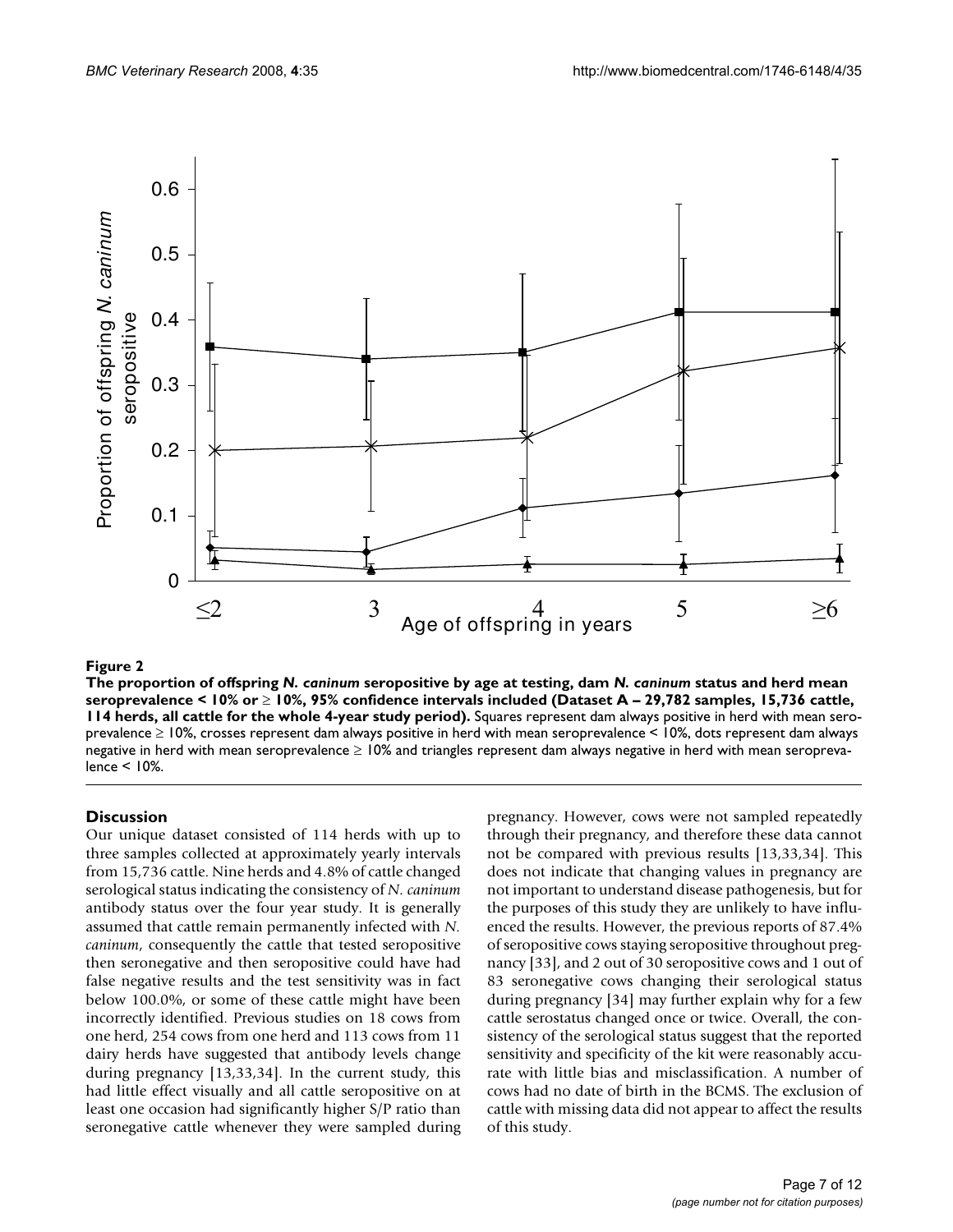

# **Figure 3** Products and the contract of the contract of the contract of the contract of the contract of the contract of the contract of the contract of the contract of the contract of the contract of the contract of the co

**Age-specific** *N. caninum* **antibody seroprevalence for cattle** ≥ **2 years of age sampled at the three routine herd visits (Dataset B – 26,437 samples, 13,942 cattle, 114 herds, only cattle** ≥ **2 years old for regular visits in the 4 year study period) by herd seroprevalence to** *N. caninum* **< 10% and** ≥ **10%. Squares represent cattle from herds with a mean seroprevalence < 10% and triangles represent cattle from herds with a mean seroprevalence** ≥ **10%.**

In the current study, the large sample size of 114 herds enabled us to categorise herds into high and low seroprevalence for *N. caninum* and the prospective nature of the data enabled us to investigate seroconversion/recrudescence. This was a useful strategy since the greatest risk from an infectious disease is usually close contact conspecifics; investigating high and low prevalence herds divided at the median permitted examination of a within herd exposure to *N. caninum*. Despite this, there was no association between S/P ratio and herd size. This has been reported in some studies [35,36] but not others [\[23\]](#page-11-0), indicating that there is as yet no consensus on this link.

There was, however, an association between seroprevalence and age. This is in contrast to results from a smaller study of 14 Great Britain herds [\[23\]](#page-11-0), where the prevalence of *N. caninum* antibody in 7–12 month old cattle was not significantly different from the prevalence in older cattle.

In the current study, the association between seroprevalence and age was only present in herds with a mean seroprevalence  $\geq 10\%$  and not in herds with a mean seroprevalence < 10%. The increased seroprevalence with age (Figure 3) indicates either horizontal transmission in high seropositive herds or the selective culling of seropositive 2 and 3 years old cattle (that leads to a reduced seroprevalence in these two age groups) [28]. This may indicate that there are no important clinical signs in seropositive cattle, or that the prevalence of infected cattle was too high to remove them all without raising culling rates to an uneconomically high level [37].

The antibody prevalence to *N. caninum* was not, as with many viral infections, monotonically increasing with age, but plateaued at about 4 years of age. This could be due either to a waning immunity and intermittent exposure (i.e. if cattle are not re-exposed to *N. caninum* their anti-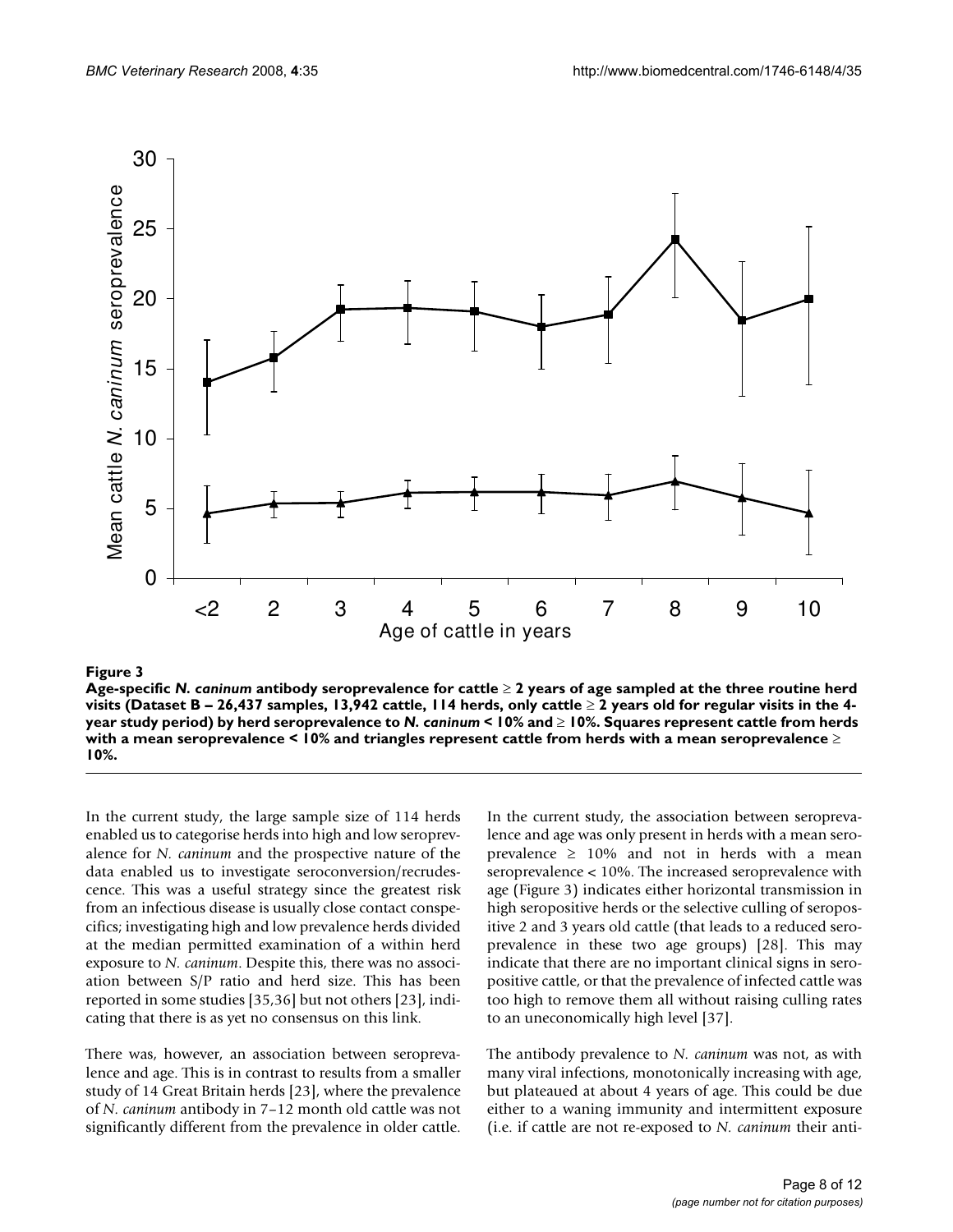|                           |                | All data |             |         | Cattle with date of birth omitted data |             |         |  |
|---------------------------|----------------|----------|-------------|---------|----------------------------------------|-------------|---------|--|
| Variable                  | Category       | Coef     | <b>SE</b> b | P value | Coef                                   | <b>SE</b> b | P value |  |
| Triplet code <sup>a</sup> | Reactive       |          |             |         |                                        |             |         |  |
|                           | Proactive      | $-0.122$ | 0.051       | 0.02    | $-0.084$                               | 0.049       | 0.09    |  |
|                           | Survey         | $-0.097$ | 0.051       | 0.06    | $-0.074$                               | 0.049       | 0.13    |  |
| Restocked                 | No             |          |             |         |                                        |             |         |  |
|                           | Yes            | $-0.043$ | 0.052       | 0.41    | $-0.026$                               | 0.050       | 0.60    |  |
| Farm location             | Area A         |          |             |         |                                        |             |         |  |
|                           | Area B         | $-0.153$ | 0.045       | < 0.01  | $-0.136$                               | 0.043       | < 0.01  |  |
|                           | Area C         | $-0.086$ | 0.076       | 0.26    | $-0.035$                               | 0.074       | 0.64    |  |
| Log (herd size)           |                | $-0.085$ | 0.059       | 0.15    | $-0.079$                               | 0.059       | 0.18    |  |
| Cattle sex                | Female         |          |             |         |                                        |             |         |  |
|                           | Male           | $-0.075$ | 0.052       | 0.15    | $-0.065$                               | 0.056       | 0.25    |  |
| Replacement cattle        | Homebred       |          |             |         |                                        |             |         |  |
|                           | Purchased      | 0.078    | 0.018       | < 0.01  | 0.078                                  | 0.018       | < 0.01  |  |
| Mean herd seroprevalence  | < 10%          |          |             |         |                                        |             |         |  |
|                           | $\geq 10\%$    | 0.294    | 0.031       | < 0.01  | 0.274                                  | 0.030       | < 0.01  |  |
| Age (years)               | $\overline{2}$ |          |             |         |                                        |             |         |  |
|                           | 3              | 0.022    | 0.014       | < 0.01  | 0.021                                  | 0.014       | 0.13    |  |
|                           | 4              | 0.047    | 0.014       | < 0.01  | 0.045                                  | 0.014       | < 0.01  |  |
|                           | 5              | 0.065    | 0.015       | < 0.01  | 0.063                                  | 0.015       | < 0.01  |  |
|                           | 6              | 0.083    | 0.016       | < 0.01  | 0.077                                  | 0.016       | < 0.01  |  |
|                           | 7              | 0.092    | 0.017       | < 0.01  | 0.080                                  | 0.018       | < 0.01  |  |
|                           | 8              | 0.100    | 0.019       | < 0.01  | 0.079                                  | 0.021       | < 0.01  |  |
|                           | 9              | 0.102    | 0.021       | < 0.01  | 0.065                                  | 0.032       | 0.03    |  |
|                           | $\geq$ 10      | 0.081    | 0.022       | < 0.01  | 0.078                                  | 0.109       | 0.47    |  |

**Table 3: Univariate analysis of the fixed effects associated with** *N. caninum* **antibody S/P ratio, (Dataset B – 26,437 samples, 13,942 cattle, 114 herds, only cattle** ≥ **2 years old for regular visits in the 4-year study period).**

aPart of the Randomised Badger Culling Trial (RBCT) in the south west region with three treatments – reactive proactive or no culling of badgers (survey only)

b Standard Error

**Table 4: Multi-level model of fixed effects associated with** *N. caninum* **antibody level (S/P ratio) for the herds with a mean herd seroprevalence < 10% (Dataset B).**

| Variable                  | Category  | No. herds | No. cattle | No. obs. | Coef     | <b>SE</b> <sup>b</sup> | P value |
|---------------------------|-----------|-----------|------------|----------|----------|------------------------|---------|
| Intercept                 |           |           |            |          | 0.191    | 0.025                  |         |
| Triplet code <sup>a</sup> | Reactive  | 4         | 1441       | 3284     |          |                        |         |
|                           | Proactive | 22        | 3233       | 7258     | $-0.004$ | 0.025                  | 0.87    |
|                           | Survey    | 21        | 2270       | 5682     | 0.026    | 0.029                  | 0.37    |
| Restock                   | No        | 48        | 6106       | 14284    |          |                        |         |
|                           | Yes       | 10        | 846        | 1970     | $-0.090$ | 0.030                  | < 0.01  |
| Farm location             | Area A    | 2         | 720        | 1865     |          |                        |         |
|                           | Area B    | 40        | 5365       | 12320    | $-0.034$ | 0.030                  | 0.26    |
|                           | Area C    | 6         | 868        | 2069     | $-0.025$ | 0.045                  | 0.59    |
| Replacement cattle        | Homebred  | 54        | 4611       | 9188     |          |                        |         |
|                           | Purchased | 59        | 2341       | 4416     | 0.123    | 0.018                  | < 0.01  |

aPart of the Randomised Badger Culling Trial (RBCT) in the south west region with three treatments – reactive proactive or no culling of badgers (survey only)

b Standard Error

Herd variance 0.002, (s.e. 0.001) Cattle variance 0.196 (s.e. 0.004)

Visit variance 0.075, (s.e. 0.001)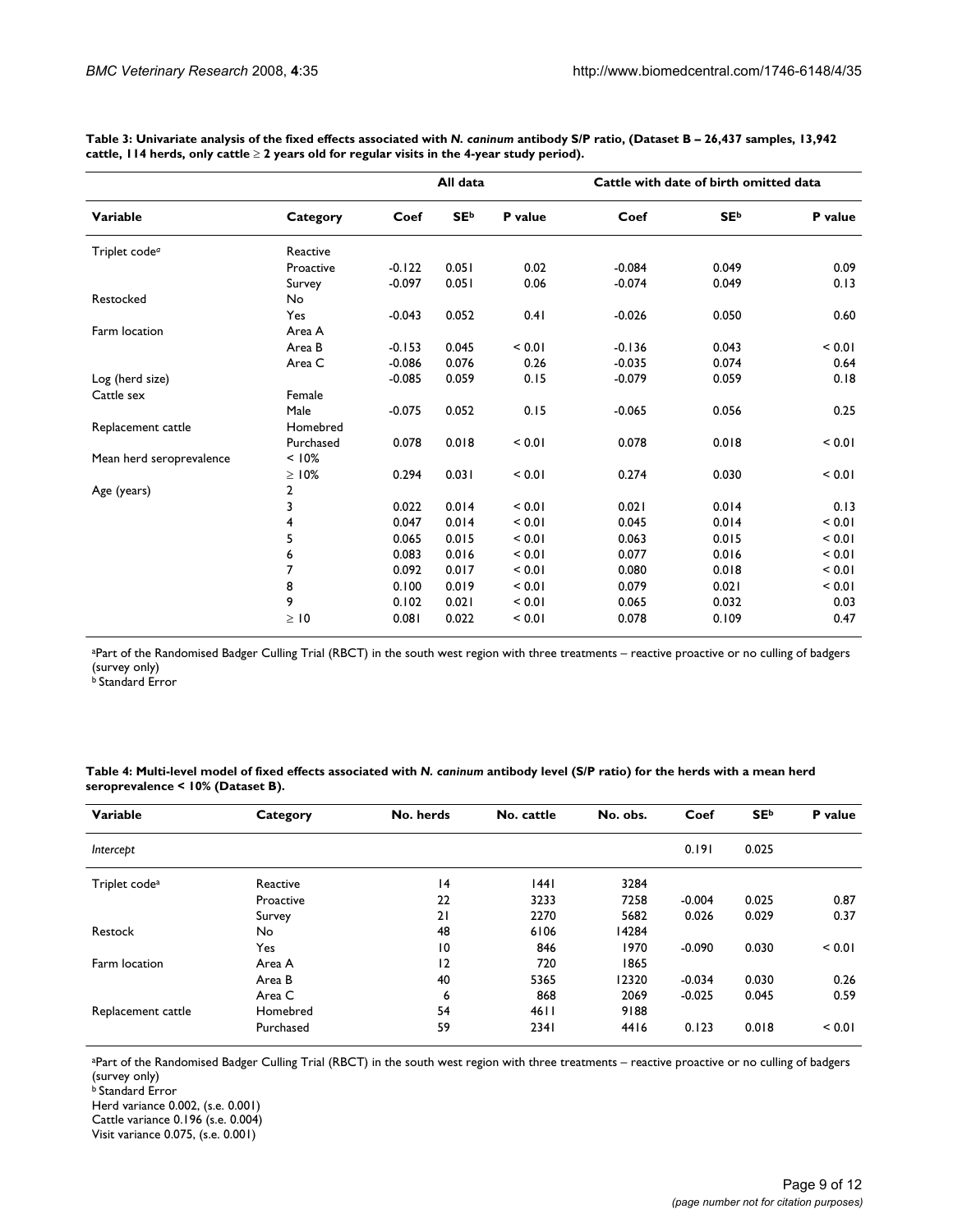| Variable                  | Category  | No. herds | No. cattle | No. obs. | Coef     | <b>SE</b> b | P value |
|---------------------------|-----------|-----------|------------|----------|----------|-------------|---------|
| Intercept                 |           |           |            |          | 0.441    | 0.056       |         |
| Triplet code <sup>a</sup> | Reactive  | 24        | 1885       | 4689     |          |             |         |
|                           | Proactive | 12        | 1433       | 2990     | 1.105    | 0.127       | < 0.01  |
|                           | Survey    | 16        | 917        | 2423     | 0.035    | 0.121       | 0.77    |
| Restock                   | No        | 40        | 3151       | 7673     |          |             |         |
|                           | Yes       | 4         | 1090       | 2510     | $-0.110$ | 0.072       | 0.13    |
| Farm location             | Area A    | 24        | 3651       | 4285     |          |             |         |
|                           | Area B    | 25        | 3985       | 5263     | $-0.129$ | 0.115       | 0.26    |
|                           | Area C    | 5         | 255        | 635      | $-0.069$ | 0.162       | 0.67    |
| Age (years)               | 2         | 44        | 699        | 760      |          |             |         |
|                           | 3         | 51        | 1432       | 1618     | 0.054    | 0.031       | 0.08    |
|                           | 4         | 53        | 1583       | 1850     | 0.078    | 0.032       | 0.01    |
|                           | 5         | 50        | 1272       | 1450     | 0.143    | 0.034       | < 0.01  |
|                           | 6         | 51        | 1120       | 1296     | 0.162    | 0.035       | < 0.01  |
|                           |           | 46        | 793        | 1045     | 0.195    | 0.037       | < 0.01  |
|                           | 8         | 39        | 383        | 773      | 0.178    | 0.040       | < 0.01  |
|                           | 9         | 25        | 135        | 545      | 0.201    | 0.044       | < 0.01  |
|                           | $\geq$ 10 | 8         | 16         | 846      | 0.160    | 0.045       | < 0.01  |

**Table 5: Multi-level model of fixed effects associated with** *N. caninum* **antibody level (S/P ratio) for the herds with a mean herd seroprevalence** ≥ **10% (Dataset B).**

aPart of the Randomised Badger Culling Trial (RBCT) in the south west region with three treatments – reactive proactive or no culling of badgers (survey only)

**b** Standard Error

Herd variance 0.004, (s.e. 0.010)

Cattle variance 0.625 (s.e. 0.015)

Visit variance 0.248, (s.e. 0.005)

body level falls, and becomes negative), or to reduced survival (i.e. individuals that are *N. caninum* antibody positive are less likely to survive). We believe that the most consistent explanation for the age-related seroprevalence patterns is increased horizontal transmission in high prevalence herds, but with non-continuous exposure.

In our study there were indications that either horizontal transmission or recrudescence occurred in cattle in herds with a mean seroprevalence  $\geq 10\%$ : some of these cattle were purchased seronegative cattle that seroconverted (7.2% of the purchased seronegative cattle later seroconverted) and some were homebred offspring with seronegative dams that were seropositive themselves (5.1% of the dam-calf pairings the dam was seronegative but the calf was seropositive). Further evidence for this is that the 10 restocked herds of cattle in herds with a median seroprevalence < 10% had a lower S/P ratio within the herds but cattle from the 14 restocked herds with a median seroprevalence  $\geq 10\%$  did not have a lower S/P ratio. This suggests that there were restocked herds where *N. caninum* infection had not spread and others where *N. caninum* infection had spread in the time since restocking.

These results are consistent with studies that have suggested that vertical transmission may be dominant but that horizontal transmission must occur for the parasite to

persist [18,20]. It has been proposed elsewhere that the probability of horizontal transmission increases as the herd seroprevalence increases [21]. Seropositive cattle in the herd may create a positive feedback for infection from horizontal and vertical transmission of *N. caninum*, aiding persistence. Unfortunately, this study cannot determine how these cattle became infected. Other studies have suggested that dogs, red foxes, sheep, goats, horses and presumably cattle tissues may be sources of infection [9,10].

Indicators for vertical transmission, reported in many other studies [12,18] were also present in the current study. There was a significant positive association in serological status between dams and daughters in all herds and this, and purchased cattle, were the only statistical associated risks for seropositive cattle in herds with a mean seroprevalence < 10%. Both dam and herd effect were apparent, but the dam effect was greater because there was a higher proportion of positive calves born from seropositive dams in low seroprevalence herds than calves born from seronegative dams in high seroprevalence herds.

The mean *N. caninum* S/P ratio was higher in purchased cattle than homebred cattle in herds with mean seroprevalence < 10%. It is intuitive that the likelihood of purchasing a cow with a higher S/P ratio than the herd mean is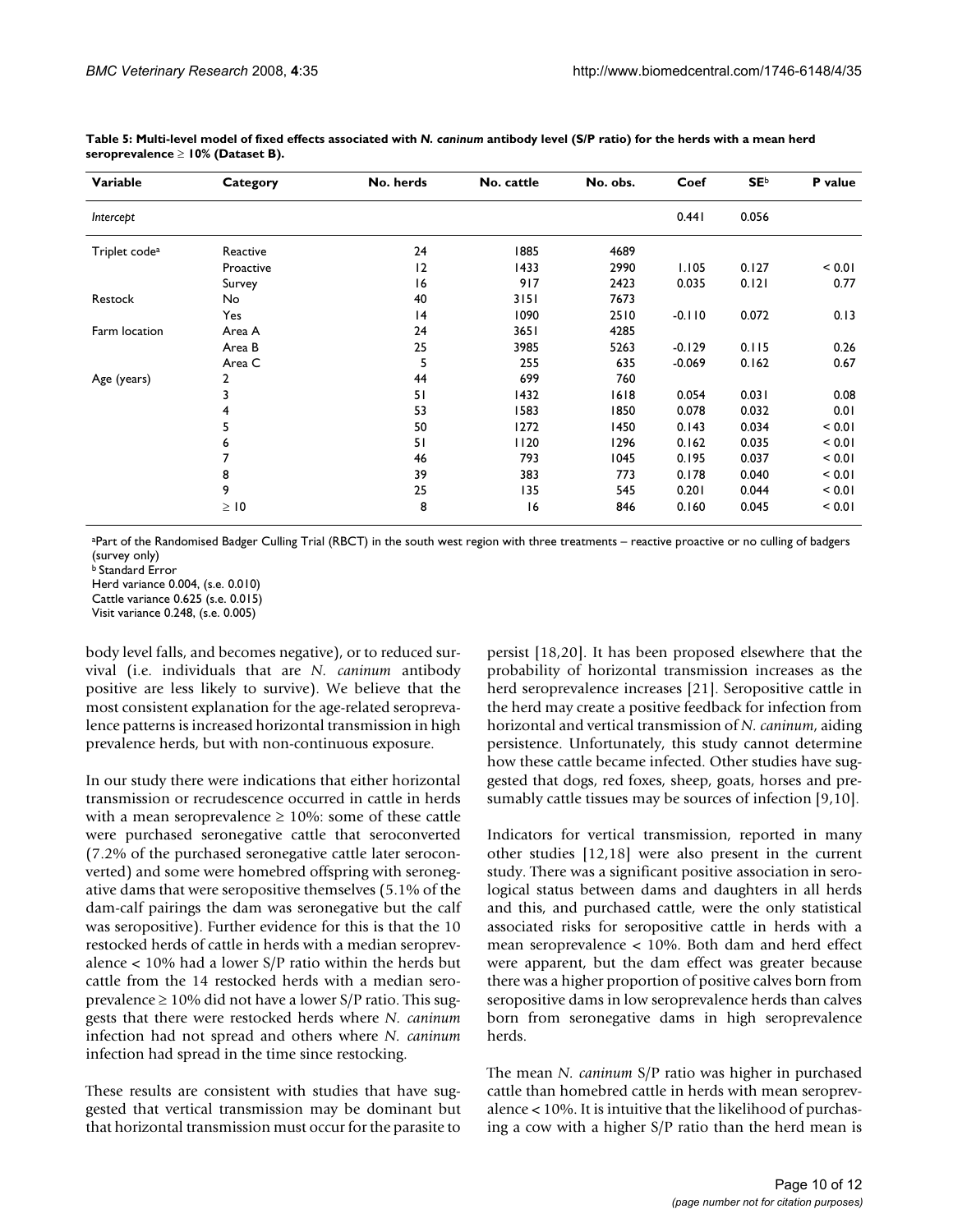high when the herd seroprevalence is low. Consequently, purchasing cattle may increase the seroprevalence of *N. caninum* antibody in herds with low seroprevalence. This movement of cattle may ultimately reduce between-herd variability in seroprevalence to *N. caninum* as introduction of infected cattle into naïve herds and reintroduction into infected herds occurs. It also aids persistence of the parasite in the population [29], assuming that infected cows are, at least sometimes, infectious. This is already reflected in the results with only 6% herds with no seropositive cattle, and in the small value of the unexplained between-herd variance of *N. caninum* S/P values in the multivariable models. Our results also highlight the practical importance of testing purchased cattle before introducing them to a naïve or low *N. caninum* seropositive herd [27,28].

In a country where purchasing occurs more uniformly than in Great Britain one would expect the between-herd variability in seroprevalence to be lower, and that ultimately there may be no difference in *N. caninum* antibody seroprevalence between herds and consequently between purchased and homebred cattle (i.e. homogenous mixing). This may explain the results from Sanderson et al. (2000) from Northwest United States who studied 2,585 cows in 55 beef herds and reported that there was no association between cow origin and serostatus to *N. caninum* [38].

# **Conclusion**

*N. caninum* antibodies were widespread in these 114 herds and the seroprevalence between herds was variable but consistent over the four year study indicating that large changes in *N. caninum* antibody across herds are temporally slow. In all herds there was evidence of vertical transmission of *N. caninum*. In herds with a mean seroprevalence < 10% there was evidence for introduction of infection through purchased cattle; there was no evidence for horizontal transmission with no change in seroprevalence with cattle age and no evidence that seronegative mothers were associated to seropositive offspring. In contrast, there was evidence for horizontal transmission and/ or recrudescence of infection in herds with a mean seroprevalence  $\geq$  10%. Seroprevalence increased in cattle between 2 and 4 years of age and offspring of seronegative dams were likely to become seropositive with age. This indicates a positive feedback for infection in these high prevalence herds and the possibility that two states may arise, herds with a stable low seroprevalence and herds with a stable high seroprevalence with different within herd dynamics.

# **Authors' contributions**

KAW helped collect samples, performed the statistical analysis and drafted the manuscript. LEG participated in the design of the study, data collection and data analysis, was co-applicant for funding, and helped to draft the manuscript. GFM participated in the design of the study and data analysis and was co-applicant for funding. SJM coordinated ELISA testing. ARV coordinated data collection and helped collect samples. SM setup and maintained the study database. All authors read and approved the final manuscript.

# **Acknowledgements**

This project was funded by BBSRC (grant number BBS/B/04854). We acknowledge financial support from DEFRA (grant number SE3026) for collection of the samples. We are grateful for the active contribution of all the farmers, and the authors would like to thank all the technicians who helped with data collection and ELISA testing.

### **References**

- Davison HC, Otter A, Trees AJ: Significance of Neospora cani*num* **[in British dairy cattle determined by estimation of sero](http://www.ncbi.nlm.nih.gov/entrez/query.fcgi?cmd=Retrieve&db=PubMed&dopt=Abstract&list_uids=10576570)[prevalence in normally calving cattle and aborting cattle.](http://www.ncbi.nlm.nih.gov/entrez/query.fcgi?cmd=Retrieve&db=PubMed&dopt=Abstract&list_uids=10576570)** *Int J Parasitol* 1999, **29:**1189-1194.
- 2. Hobson JC, Duffield TF, Kelton D, Lissemore K, Hietala SK, Leslie KE, McEwen B, Cramer G, Peregrine AS: **[Neospora caninum serosta](http://www.ncbi.nlm.nih.gov/entrez/query.fcgi?cmd=Retrieve&db=PubMed&dopt=Abstract&list_uids=12387387)[tus and milk production of Holstein cattle.](http://www.ncbi.nlm.nih.gov/entrez/query.fcgi?cmd=Retrieve&db=PubMed&dopt=Abstract&list_uids=12387387)** *J Am Vet Med Assoc* 2002, **221:**1160-1164.
- 3. Barling KS, McNeill JW, Thompson JA: **Association of serologic status for** *Neospora caninum* **[with postweaning weight gain](http://www.ncbi.nlm.nih.gov/entrez/query.fcgi?cmd=Retrieve&db=PubMed&dopt=Abstract&list_uids=11061390) [and carcass measurements in beef calves.](http://www.ncbi.nlm.nih.gov/entrez/query.fcgi?cmd=Retrieve&db=PubMed&dopt=Abstract&list_uids=11061390)** *J Am Vet Med Assoc* 2000, **217:**1356-1360.
- <span id="page-10-0"></span>4. Thurmond MC, Hietala SK: **Culling associated with** *Neospora caninum* **[infection in dairy cows.](http://www.ncbi.nlm.nih.gov/entrez/query.fcgi?cmd=Retrieve&db=PubMed&dopt=Abstract&list_uids=8915429)** *Am J Vet Res* 1996, **57:**1559-1562.
- <span id="page-10-1"></span>5. Thurmond MC, Hietala SK: **Effect of congenitally acquired** *Neospora caninum* **[infection on risk of abortion and subse](http://www.ncbi.nlm.nih.gov/entrez/query.fcgi?cmd=Retrieve&db=PubMed&dopt=Abstract&list_uids=9401685)[quent abortions in dairy cattle.](http://www.ncbi.nlm.nih.gov/entrez/query.fcgi?cmd=Retrieve&db=PubMed&dopt=Abstract&list_uids=9401685)** *Am J Vet Res* 1997, **58:**1381-1385.
- 6. Trees AJ, Davison HC, Innes EA, Wastling JM: **[Towards evaluating](http://www.ncbi.nlm.nih.gov/entrez/query.fcgi?cmd=Retrieve&db=PubMed&dopt=Abstract&list_uids=10576571) [the economic impact of bovine neosporosis.](http://www.ncbi.nlm.nih.gov/entrez/query.fcgi?cmd=Retrieve&db=PubMed&dopt=Abstract&list_uids=10576571)** *Int J Parasitol* 1999, **29:**1195-1200.
- 7. McAllister MM, Dubey JP, Lindsay DS, Jolley WR, Wills RA, McGuire AM: **[Dogs are definitive hosts of Neospora caninum.](http://www.ncbi.nlm.nih.gov/entrez/query.fcgi?cmd=Retrieve&db=PubMed&dopt=Abstract&list_uids=9770635)** *Int J Parasitol* 1998, **28:**1473-1478.
- 8. Gondim LF, McAllister MM, Pitt WC, Zemlicka DE: **Coyotes (Canis latrans) are definitive hosts of** *Neospora caninum***[.](http://www.ncbi.nlm.nih.gov/entrez/query.fcgi?cmd=Retrieve&db=PubMed&dopt=Abstract&list_uids=15037103)** *Int J Parasitol* 2004, **34:**159-161.
- 9. Moore DP: **[Neosporosis in South America.](http://www.ncbi.nlm.nih.gov/entrez/query.fcgi?cmd=Retrieve&db=PubMed&dopt=Abstract&list_uids=15631900)** *Vet Parasitol* 2005, **127:**87-97.
- 10. Gondim LF: *Neospora caninum* **[in wildlife.](http://www.ncbi.nlm.nih.gov/entrez/query.fcgi?cmd=Retrieve&db=PubMed&dopt=Abstract&list_uids=16616642)** *Trends Parasitol* 2006, **22:**247-252.
- 11. Dubey JP: **[Recent advances in Neospora and neosporosis.](http://www.ncbi.nlm.nih.gov/entrez/query.fcgi?cmd=Retrieve&db=PubMed&dopt=Abstract&list_uids=10456423)** *Vet Parasitol* 1999, **84:**349-367.
- 12. Björkman C, Johansson O, Stenlund S, Holmdahl OJ, Uggla A: **[Neospora species infection in a herd of dairy cattle.](http://www.ncbi.nlm.nih.gov/entrez/query.fcgi?cmd=Retrieve&db=PubMed&dopt=Abstract&list_uids=8635995)** *J Am Vet Med Assoc* 1996, **208:**1441-1444.
- 13. Stenlund S, Kindahl H, Magnusson U, Uggla A, Björkman C: **Serum antibody profile and reproductive performance during two consecutive pregnancies of cows naturally infected with** *Neospora caninum***[.](http://www.ncbi.nlm.nih.gov/entrez/query.fcgi?cmd=Retrieve&db=PubMed&dopt=Abstract&list_uids=10488725)** *Vet Parasitol* 1999, **85:**227-234.
- 14. Innes EA, Wright S, Bartley P, Maley S, Macaldowie C, Esteban-Redondo I, Buxton D: **[The host-parasite relationship in bovine](http://www.ncbi.nlm.nih.gov/entrez/query.fcgi?cmd=Retrieve&db=PubMed&dopt=Abstract&list_uids=16098610) [neosporosis.](http://www.ncbi.nlm.nih.gov/entrez/query.fcgi?cmd=Retrieve&db=PubMed&dopt=Abstract&list_uids=16098610)** *Vet Immunol Immunopathol* 2005, **108:**29-36.
- 15. Anderson ML, Reynolds JP, Rowe JD, Sverlow KW, Packham AE, Barr BC, Conrad PA: **[Evidence of vertical transmission of Neospora](http://www.ncbi.nlm.nih.gov/entrez/query.fcgi?cmd=Retrieve&db=PubMed&dopt=Abstract&list_uids=9108925)**  $sp$  infection in dairy cattle. **210:**1169-1172.
- 16. Frössling J, Uggla A, Björkman C: **Prevalence and transmission of** *Neospora caninum* **[within infected Swedish dairy herds.](http://www.ncbi.nlm.nih.gov/entrez/query.fcgi?cmd=Retrieve&db=PubMed&dopt=Abstract&list_uids=15740858)** *Vet Parasitol* 2005, **128:**209-218.
- 17. Hall CA, Reichel MP, Ellis JT: **[Neospora abortions in dairy cattle:](http://www.ncbi.nlm.nih.gov/entrez/query.fcgi?cmd=Retrieve&db=PubMed&dopt=Abstract&list_uids=15740860) [diagnosis mode of transmission and control.](http://www.ncbi.nlm.nih.gov/entrez/query.fcgi?cmd=Retrieve&db=PubMed&dopt=Abstract&list_uids=15740860)** *Vet Parasitol* 2005, **128:**231-241.